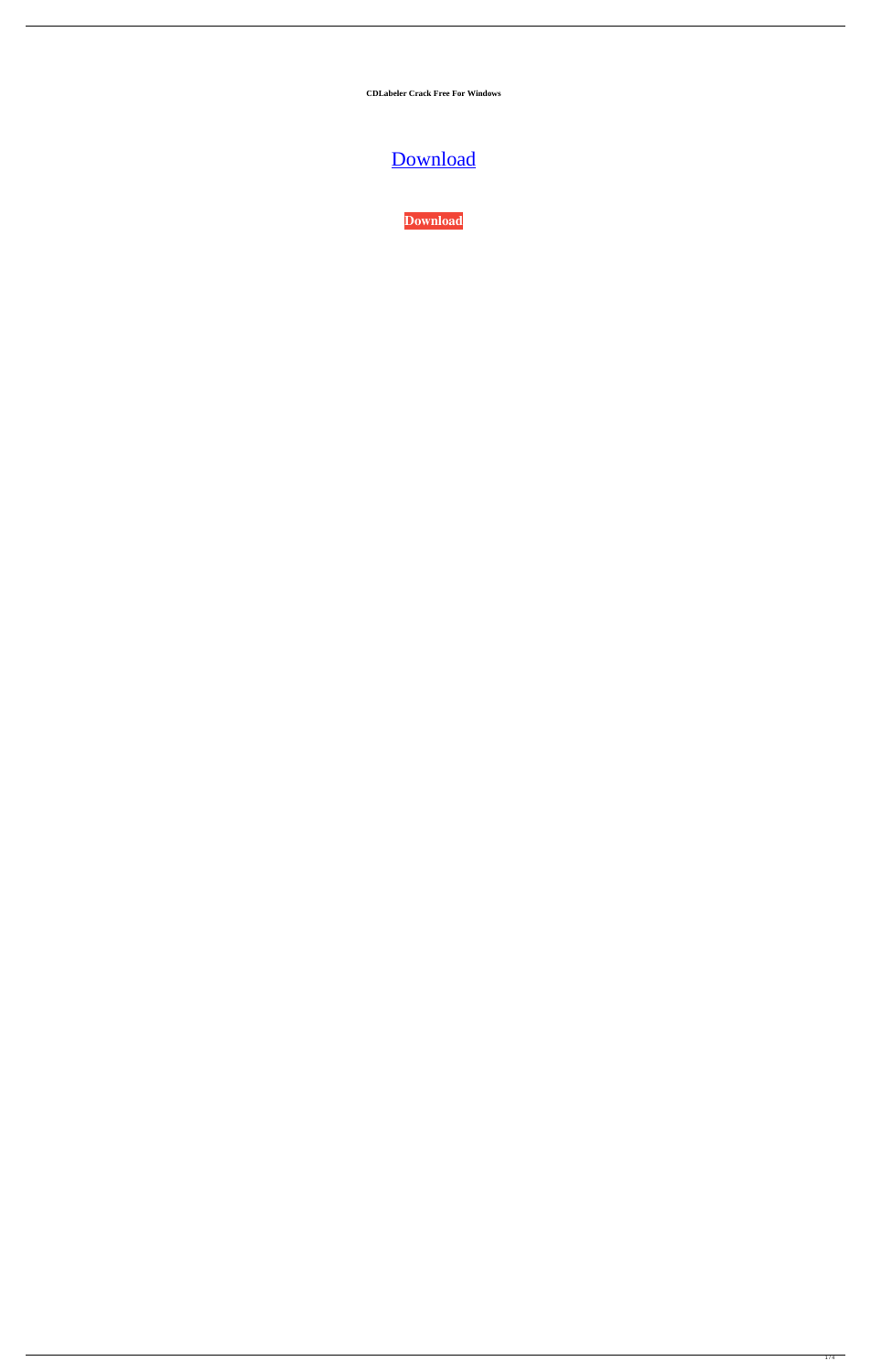### **CDLabeler Crack + Free [32|64bit] [Updated-2022]**

The CDLabeler Cracked Version program was designed to be small, but still give you a lot of power over what is going on the cd label. A standard font and label are hard to find, but the INI file can be edited to change these values if you want. The description is just that. There is a bit more to it than this, but it is not worth it to put in this screen for the description. If you need more help, you can email me at: fred@raytek.com A: Looks like it's just going to be a simple 1x1 black box. e o f (0 - - 1 - ( - 1 3 - - 1 0 )) + - 4 ? 2 ( - 5 - - 1 - - 6) + (1 - 1) 2 C a l c u l a t e - 1 +  $-3+5+ -3$  .  $-2$  W h a t i s t h e v a l u e o f 4 + ( - 1 - ( - 1 - 0 ) ) + - 5 ? - 1 W h a t i s t h e v a l u e o f 5 - (1+5) - (-4 - -3

## **CDLabeler Free Download For PC**

 $=0$ " = \$F\$ =1" = \$P\$ =2" = \$C\$ =3" = \$G\$ =4" = \$D\$ =5" = \$H\$ =6" = \$E\$ =7" = \$N\$ =8" = \$B\$ =9" = \$A\$ =10" = \$I\$ =11" = \$M\$ =12" = \$L\$ =13" = \$O\$ =14" = \$U\$ =15" = \$P\$ =16" =  $R$ = 17" = $US = 18" = $SS = 19" = $TS = 20" = $WS = 21" = $YS = 22" = $ES = 23" = $QS = 24" = $PS = 25" = $OS = 26" = $US = 27" = $ES = 28" = $FS = 29" = $ES = 30" = $PS = 31" = $CS$  $=32"$  = \$B\$  $=33"$  = \$U\$  $=34"$  = \$S\$  $=35"$  = \$E\$  $=36"$  = \$E\$  $=37"$  = \$A\$  $=38"$  = \$L\$  $=39"$  = \$G\$  $=40"$  = \$D\$  $=41"$  = \$T\$  $=42"$  = \$R\$  $=43"$  = \$R\$  $=44"$  = \$T\$  $=45"$  = \$W\$  $=46"$  = \$R\$  $=47"$  =  $$PS =48" = $CS =49" = $US =50" = $SS = 51" = $TS = 52" = $WS = 53" = $SS = 54" = $TS = 55" = $WS = 56" = $US = 57" = $ES = 58" = $ES = 59" = $AS = 60" = $LS = 61" = $OS = 62" = $FS = 55" = $S = 58" = $S = 58" = $S = 58" = $S = 58" = $S = 58" = $S = 58" = $S = 58" = $S = 58" = $S = 58" = $S = 58" = $S = 58" = $S = 58"$  $=63"$  = \$P\$ =64" = \$C\$ =65" = \$B\$ =66" = \$P\$ =67" = \$E\$ =68" = \$G\$ =69" = \$E\$ =70" = \$D\$ =71" = \$E\$ =72" = \$P\$ 77a5ca646e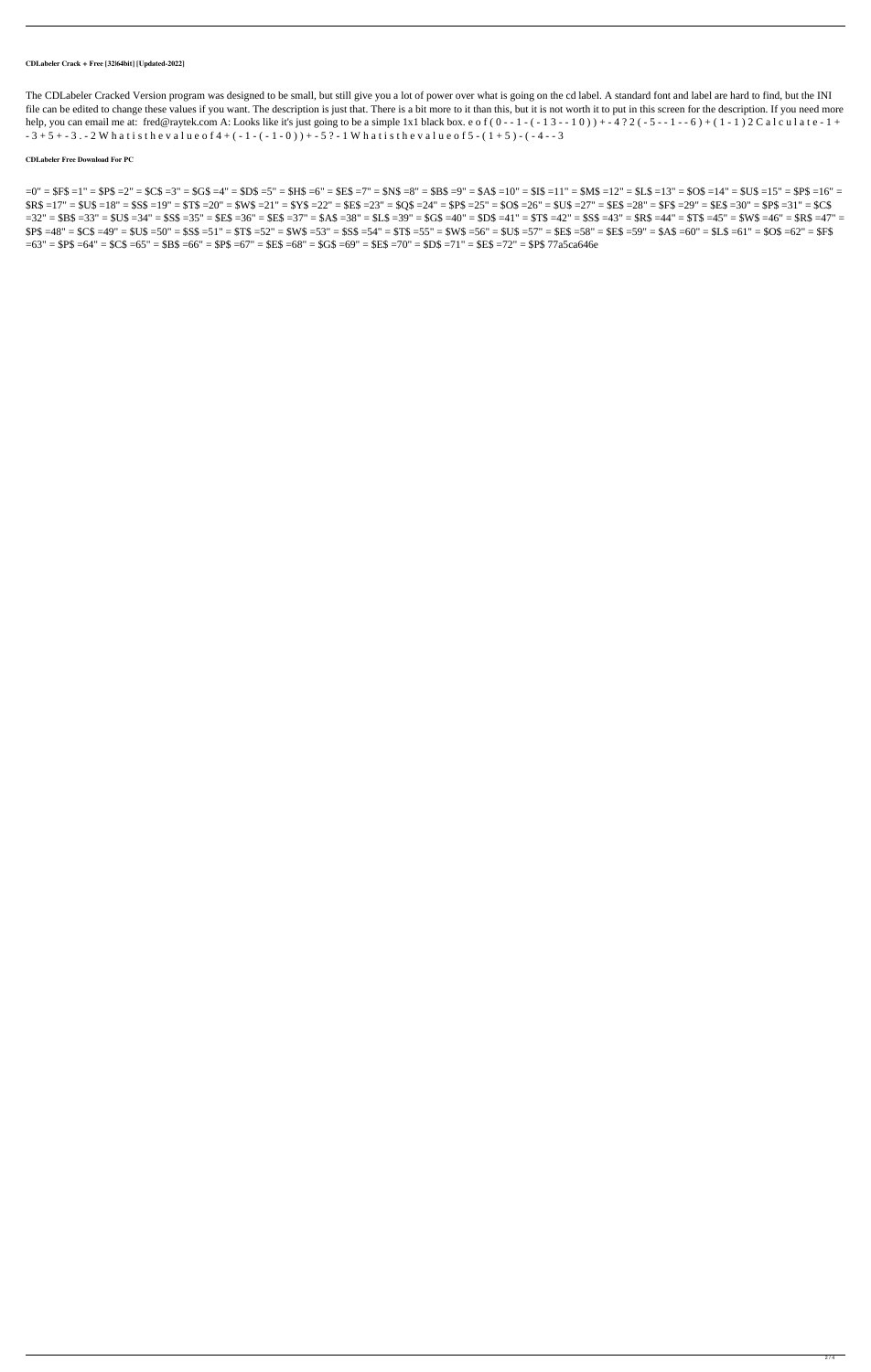### **CDLabeler Crack**

The CDLabeler application was developed to be a small tool that gives you a great deal of control over what you place on the cd label. Whatever goes on the cover will be duplicated on the backing. There is also a seperate label for the sides of the CD (trust me, THAT makes it so much easier to find a CD). The information on the screen will be saved in the INI file after the program ends and reloaded when it starts. The filename is CDLabel.ini. The kind of font basically is set by using the font button. That will choose the font name, color and the like. In the listing you must enter the font width and font height. What that means is rather complicated, but think of it as "average" font width and height. This is in inches. If you want (or need) to have a different values for the above for the top or bottom, then you can use a forward slash ("/") to seperate the values. The first for the top, the second for the bottom. The next thing is to choose where to place it. The program has an internal "return" system where if "YES" is placed in the return column, then the location where to place the next line will be automatically placed. If not, then the "Offset" location will determine where to place it. These Offsets are measured in inches. If you want to use a rotated text, you can enter in the rotation section, in 10ths of Degrees. If you want to change the weight of the font, just enter in a value, where the basis "Standard" weight is 500. To add special affects, in the "Special" column, enter a 1 for Italic 11 for Underline 22 for both 0 for none. All text to be entered goes into the LINES column. If you want to add a picture, then first it must be a bitmap, and then you must enter the text just like this: "FILE: C:WINDOWSPICT.BMP" where the "FILE: " is the important part, and then just give the correct path. KiTTY (KiTTY is a terminal emulator and a keyboard-friendly file manager) 2.0.0 Beta 1 released. KiTTY is a fork of KDE's Kmote. It supports telnet, rlogin, rsh, ssh, vnc, ftp, http, g

CDLabeler is a small and very useful utility. It does its job and does it well. If you want to put anything on the CD label, or on the back of the CD, then this is a program you should get. It is very easy to use and gives you a lot of control over what you want to do. It does not clutter your desktop with icons, it just stays in your applications list and can be added at any time. If you want, you can even launch this from the Command Prompt. This is a very small program, but it does its job well and the price is right. CDLabeler Functionality: Create label for cd-r or cd-rw You select the font, set the text and crop and adjust the image Add a text to a picture Rotate the text in any angle Add a text as picture Adjust the image position and size Change the color of the text Change the font of the text Special font Italic and Underline text Special Text effects Advanced users options CDLabeler Requirements: Windows 95,98,NT 3.x,NT 4.x,2000,ME CDLabeler is a small and very useful utility. It does its job and does it well. If you want to put anything on the CD label, or on the back of the CD, then this is a program you should get. It is very easy to use and gives you a lot of control over what you want to do. It does not clutter your desktop with icons, it just stays in your applications list and can be added at any time. If you want, you can even launch this from the Command Prompt. This is a very small program, but it does its job well and the price is right. CDLabeler Functionality: Create label for cd-r or cd-rw You select the font, set the text and crop and adjust the image Add a text to a picture Rotate the text in any angle Add a text as picture Adjust the image position and size Change the color of the text Change the font of the text Special font Italic and Underline text Special Text effects Advanced users options CDLabeler Requirements: Windows 95,98,NT 3.x,NT 4.x,2000,ME ??????????????????????&#150

## **What's New in the CDLabeler?**